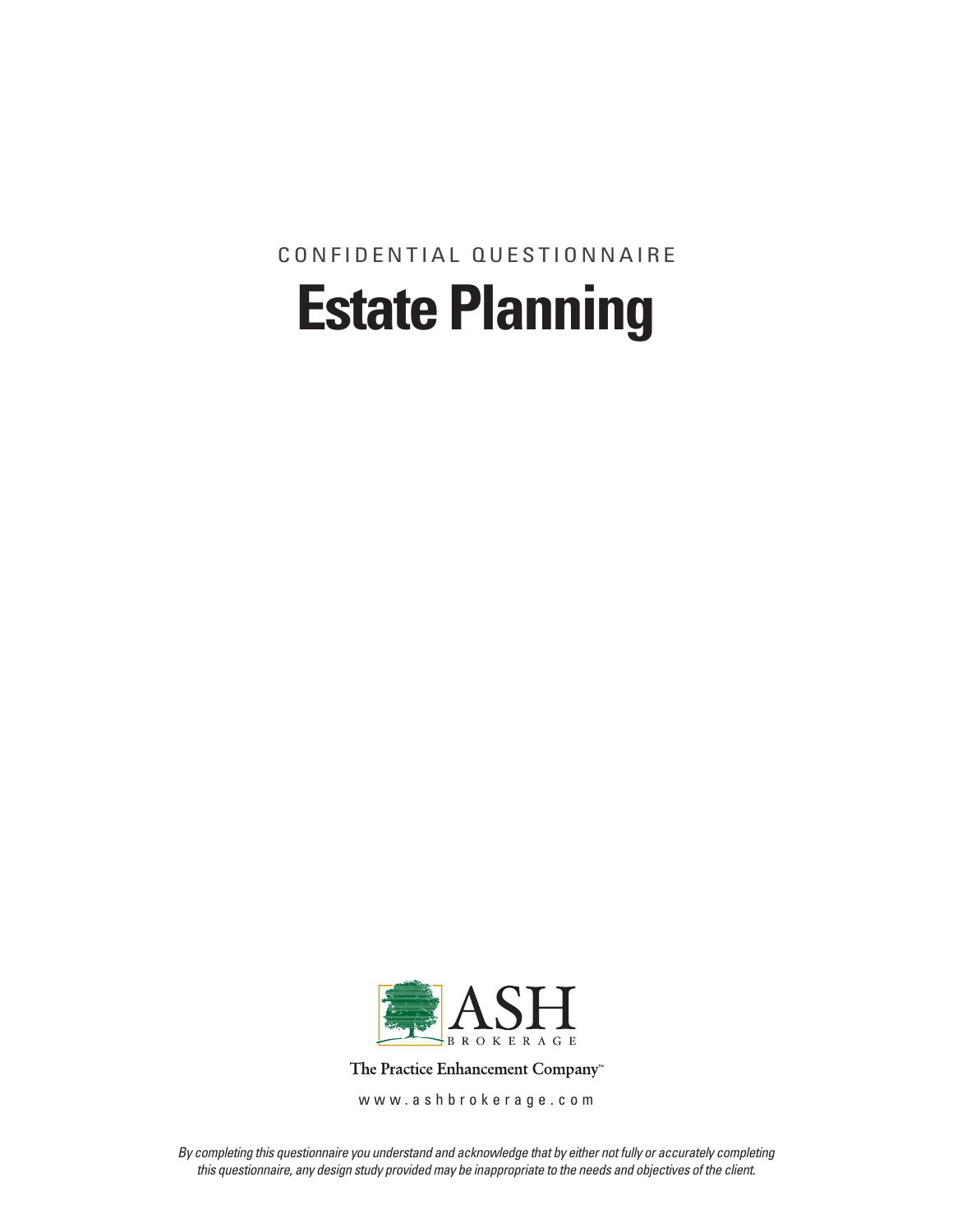## **General Information**

| <b>Client A</b>                 |                                                                                                                      |
|---------------------------------|----------------------------------------------------------------------------------------------------------------------|
|                                 | Date of Birth: $\angle$ / $\angle$ / $\Box$ $\Box$ F                                                                 |
| U.S. Citizen: $\Box Y$ $\Box N$ |                                                                                                                      |
|                                 |                                                                                                                      |
| <b>Client B</b>                 |                                                                                                                      |
|                                 | Date of Birth: $\angle$ / $\angle$ / $\Box$ M<br>$\Box F$                                                            |
| U.S. Citizen: $\Box Y$ $\Box N$ |                                                                                                                      |
|                                 |                                                                                                                      |
|                                 |                                                                                                                      |
|                                 | <u> 1989 - Johann Stein, marwolaethau a bhann an t-Amhair ann an t-Amhair an t-Amhair an t-Amhair an t-Amhair an</u> |
|                                 |                                                                                                                      |

| <b>Children</b> |               | <b>Grandchildren</b> |               |  |
|-----------------|---------------|----------------------|---------------|--|
| Name            | Date of Birth | Name                 | Date of Birth |  |
|                 |               |                      |               |  |
|                 |               |                      |               |  |
|                 |               |                      |               |  |
|                 |               |                      |               |  |
|                 |               |                      |               |  |
|                 |               |                      |               |  |

#### **Advisors:**

|              | <b>NAME</b>                                                                                               | <b>PHONE</b> | <b>CITY, STATE</b> |
|--------------|-----------------------------------------------------------------------------------------------------------|--------------|--------------------|
| Attorney:    | the property of the control of the control of the control of the control of                               |              |                    |
| Accountant:  | <u> 1989 - Johann Stein, markin sammen fyrir og stofning og fyrir senere og stofning og stofning og s</u> |              |                    |
| Investments: | <u> 1980 - Jan Stein Berlin, mars and de Brasil</u>                                                       |              |                    |
| Insurance:   |                                                                                                           |              |                    |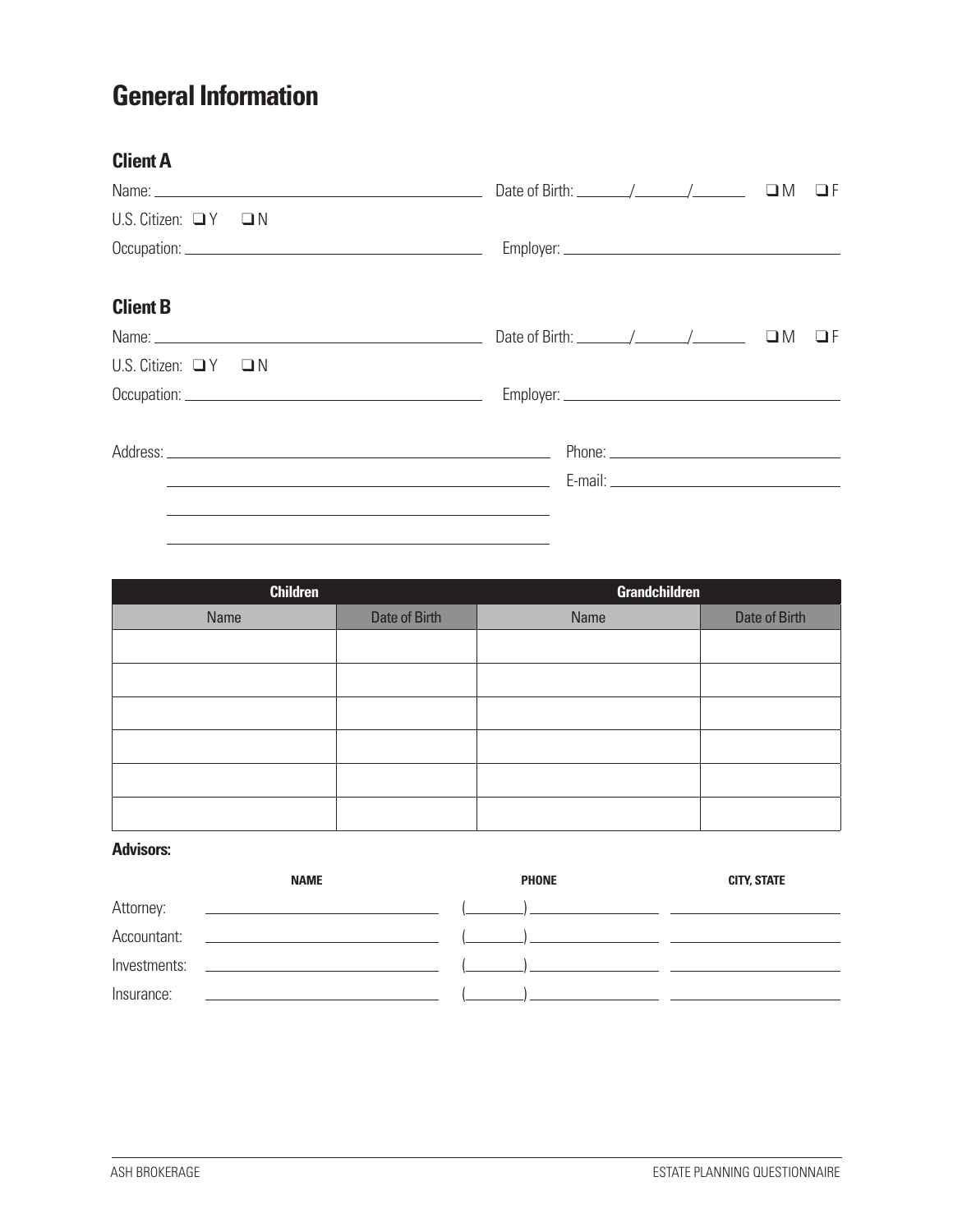#### **Current Estate Plan**

| 1. Do you and/or your spouse have a will? $\Box Y$ $\Box N$                                                                       |
|-----------------------------------------------------------------------------------------------------------------------------------|
|                                                                                                                                   |
|                                                                                                                                   |
| Name and relationship of Client A's executor: ___________________________________                                                 |
|                                                                                                                                   |
|                                                                                                                                   |
|                                                                                                                                   |
| 3. Describe any other devices that have been put into place to accomplish your estate planning goals (i.e. trusts, living wills). |
| If trust(s) have been established please include the details - revocable or irrevocable, name and relationship of trustee,        |
|                                                                                                                                   |
|                                                                                                                                   |
|                                                                                                                                   |
|                                                                                                                                   |
| 4. Are you currently making annual gifts to children / grandchildren / charities as part of your estate plan? $\Box Y \Box N$     |
|                                                                                                                                   |
| 5. Do you or your spouse own a business? $\Box Y$ $\Box N$                                                                        |
|                                                                                                                                   |
|                                                                                                                                   |
| Describe the provisions of any agreements that control the transfer (during life or upon death) of that business interest         |
|                                                                                                                                   |
|                                                                                                                                   |
|                                                                                                                                   |

# **Estate Plan Objectives / Considerations**

1. Explain your general goals regarding the distribution of your estate:

Client A: \_\_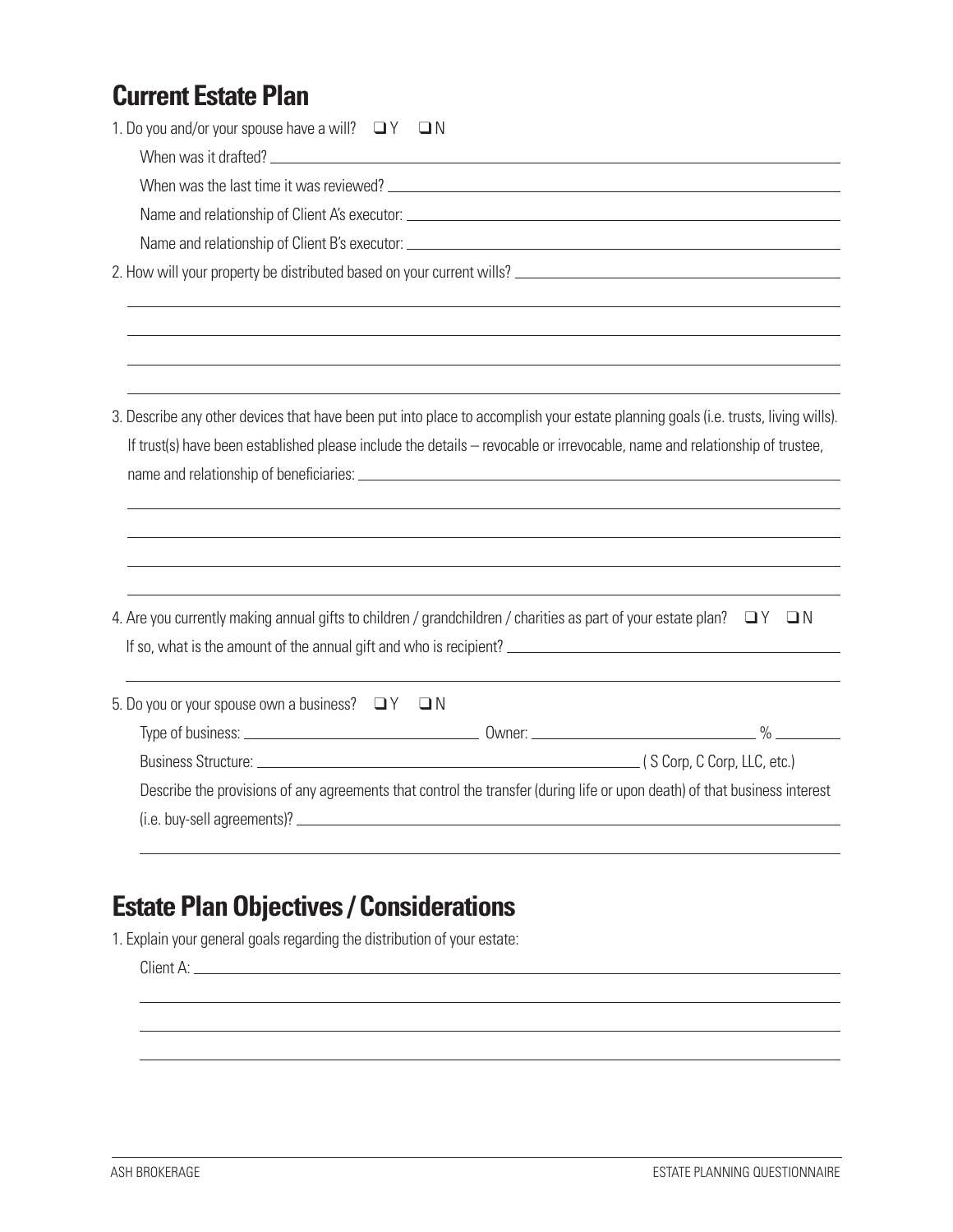| Client <sup>1</sup> |  |
|---------------------|--|
|                     |  |

2. Are there any individuals who you specifically do not want to receive any portion of your estate?

3. Are there any charities that you would like to support during your lifetime or after?

4. Would you like to involve children and/or grandchildren in your charitable giving?

5. Do you have any dependents that have special needs?

6. Of the assets listed on page 6, do any of them require special expertise / knowledge to manage and continue ownership of? Are any of these assets specifically difficult to liquidate?

7. Of the assets listed on page 6, are there any that you would like to stay in the family versus being liquidated?

8. Do you have any plans or desire to spend your retirement in a different State than you currently reside? If so, what State(s)? Do you plan to become a permanent resident of this State? q Y qN

9. Are there specific assets that you would like to pass on to future generations beyond your current children?

10. Are the beneficiaries of your estate mature enough and financially skilled enough to handle a substantial inheritance in a lump sum?  $\Box Y$   $\Box N$  If no, at what age would you feel comfortable having them receive the inheritance?

11. Do you have any children to a previous marriage?

12. Are there any prenuptial or postnuptial agreements in place?  $\Box Y$   $\Box N$ 

|  |  |  | 13. Do you expect to receive an inheritance? $\Box Y \Box N$ If yes, what amount, from whom and who is the recipient? |
|--|--|--|-----------------------------------------------------------------------------------------------------------------------|
|--|--|--|-----------------------------------------------------------------------------------------------------------------------|

14. Are there any special goals that you or your spouse have for your estate such as providing for college education for children / grandchildren?

15. Would you or your spouse be concerned about the final distribution of your respective estates if the surviving spouse remarried after the death of the first spouse to pass away? If so, does your current estate plan take this into consideration?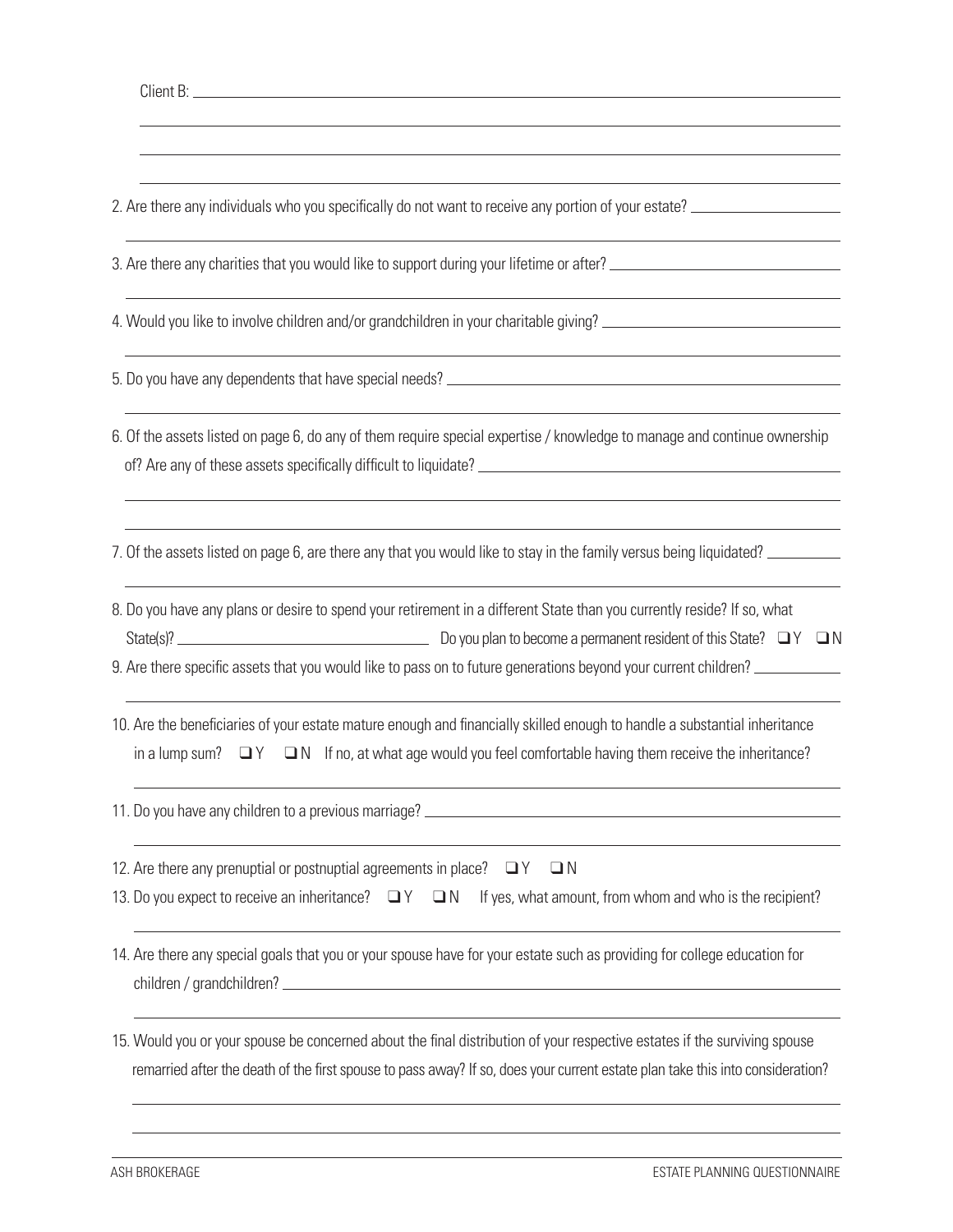- 16. On a scale of 1-10, with 10 being a critical objective and 1 being a minor objective, how would you rate the importance of each of the following typical estate planning goals?
	- Avoiding family strife Equal distribution to all children / grandchildren
	-
	- Making gifts to charity, creating Making sure health care decisions are
	-
	- **Encouraging philanthropy in** Maximizing wealth to be passed on
	-
	-
	- Avoiding the problems that may arise value are distributed to the correct beneficiaries
	- Avoiding taxes Maintaining surviving spouses' standard of living

- a charitable legacy handled according to your wishes
	-
- younger generations entity values because younger generations because the control of the Passing on family values<br>Assuring that assets with the Protecting current wealth
	- **Produce Assuring that assets with sentimental**
	- with receipt of large inheritances

### **Life Insurance Policies**

| <b>Insurance</b><br><b>Company</b>           | <b>Owner</b> | <b>Insured</b> | <b>Beneficiary</b> | <b>Death</b><br><b>Benefit</b> | <b>Cash</b><br><b>Value</b> | <b>Annual</b><br><b>Premium</b> |
|----------------------------------------------|--------------|----------------|--------------------|--------------------------------|-----------------------------|---------------------------------|
|                                              |              |                |                    | \$                             | \$                          | \$                              |
|                                              |              |                |                    | \$                             | \$                          | \$                              |
|                                              |              |                |                    | \$                             | \$                          | $\boldsymbol{\mathsf{S}}$       |
|                                              |              |                |                    | \$                             | \$                          | \$                              |
|                                              |              |                |                    | \$                             | \$                          | \$                              |
|                                              |              |                |                    | \$                             | \$                          | \$                              |
|                                              |              |                |                    | \$                             | \$                          | \$                              |
|                                              |              |                |                    | \$                             | \$                          | \$                              |
| Do you use tobacco products? $\Box Y \Box N$ |              |                |                    |                                |                             |                                 |

If yes, please give details:

|  |  | Does your spouse use tobacco products? $\Box Y$ $\Box N$ |  |
|--|--|----------------------------------------------------------|--|
|  |  |                                                          |  |

If yes, please give details:

Describe any significant medical history:

#### **Long Term Care Insurance**

Have you purchased long term care insurance?  $\Box Y \Box N$ 

If yes then please complete details below:

| <b>Insurance</b><br><b>Company</b> | <b>Insured</b> | <b>Daily</b><br><b>Benefit</b> | <b>Elimination</b><br><b>Period</b> | <b>Benefit</b><br><b>Duration</b> | <b>Home</b><br>Care % | <b>Annual</b><br><b>Premium</b> |
|------------------------------------|----------------|--------------------------------|-------------------------------------|-----------------------------------|-----------------------|---------------------------------|
|                                    |                | S                              |                                     | days                              | $\%$                  |                                 |
|                                    |                | \$                             |                                     | days                              | $\%$                  |                                 |
|                                    |                | S                              |                                     | days                              | $\%$                  |                                 |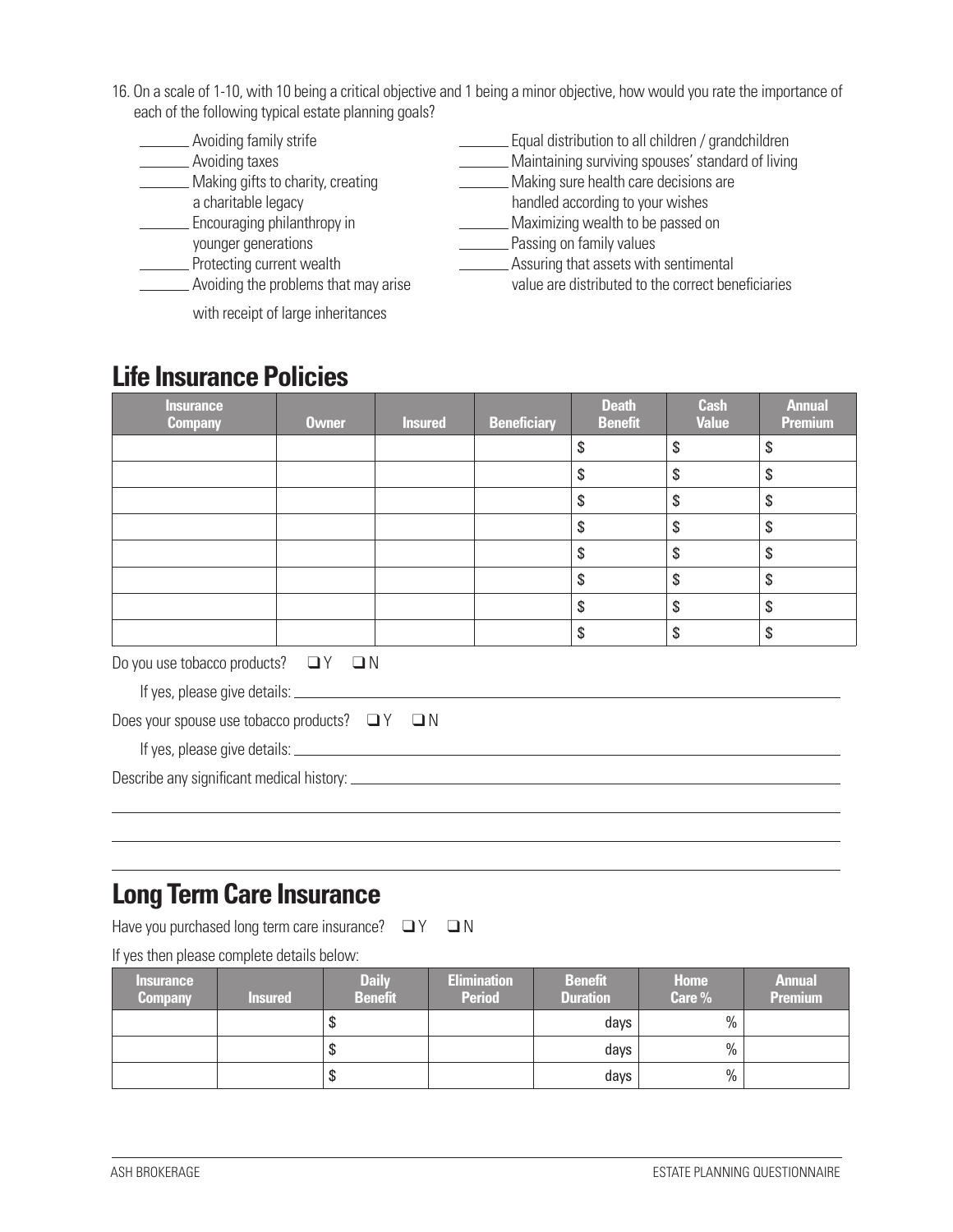|                                                |                    |                      |                  | <b>Contributions/</b><br>Withdrawals |                    |
|------------------------------------------------|--------------------|----------------------|------------------|--------------------------------------|--------------------|
| <b>Asset Description</b><br><b>Real Estate</b> | Owner (A, B or JT) | <b>Current Value</b> | <b>Liability</b> |                                      | <b>Growth Rate</b> |
|                                                |                    |                      |                  |                                      |                    |
|                                                |                    |                      |                  |                                      |                    |
|                                                |                    |                      |                  |                                      |                    |
|                                                |                    |                      |                  |                                      |                    |
|                                                |                    |                      |                  |                                      |                    |
| <b>Investments</b>                             |                    |                      |                  |                                      |                    |
|                                                |                    |                      |                  |                                      |                    |
|                                                |                    |                      |                  |                                      |                    |
|                                                |                    |                      |                  |                                      |                    |
|                                                |                    |                      |                  |                                      |                    |
|                                                |                    |                      |                  |                                      |                    |
|                                                |                    |                      |                  |                                      |                    |
|                                                |                    |                      |                  |                                      |                    |
|                                                |                    |                      |                  |                                      |                    |
|                                                |                    |                      |                  |                                      |                    |
|                                                |                    |                      |                  |                                      |                    |
| <b>Retirement Plans</b>                        |                    |                      |                  |                                      |                    |
|                                                |                    |                      |                  |                                      |                    |
|                                                |                    |                      |                  |                                      |                    |
|                                                |                    |                      |                  |                                      |                    |
|                                                |                    |                      |                  |                                      |                    |
|                                                |                    |                      |                  |                                      |                    |
| <b>Business Interests</b>                      |                    |                      |                  |                                      |                    |
|                                                |                    |                      |                  |                                      |                    |
|                                                |                    |                      |                  |                                      |                    |
|                                                |                    |                      |                  |                                      |                    |
| <b>Other Assets</b>                            |                    |                      |                  |                                      |                    |
|                                                |                    |                      |                  |                                      |                    |
|                                                |                    |                      |                  |                                      |                    |
|                                                |                    |                      |                  |                                      |                    |
|                                                |                    |                      |                  |                                      |                    |
|                                                |                    |                      |                  |                                      |                    |
|                                                |                    |                      |                  |                                      |                    |
| <b>Other Liabilities</b>                       |                    |                      |                  |                                      |                    |
|                                                |                    |                      |                  |                                      |                    |
|                                                |                    |                      |                  |                                      |                    |
|                                                |                    |                      |                  |                                      |                    |
|                                                |                    |                      |                  |                                      |                    |